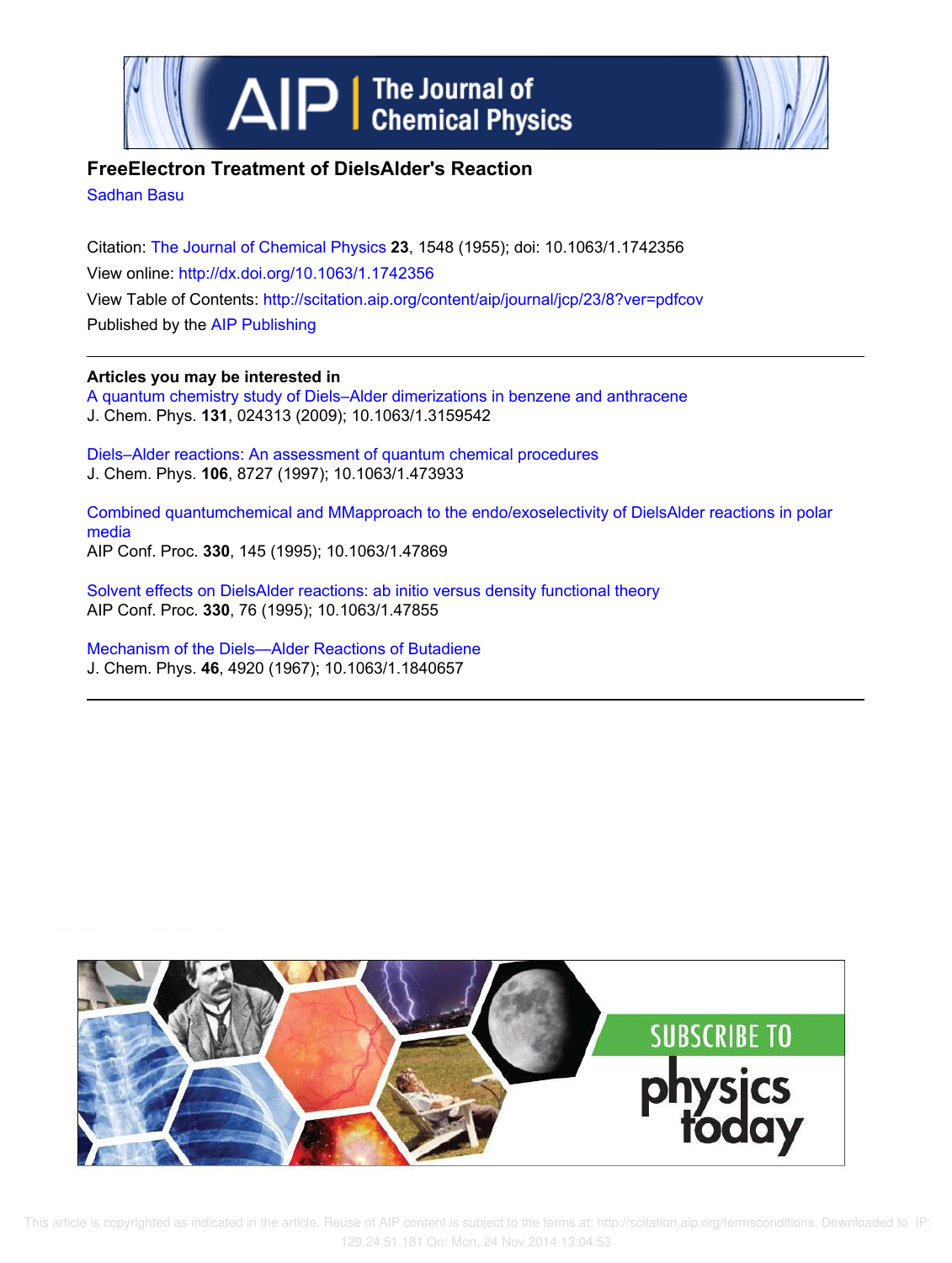

FrG. 1. (a) Photoionization efficiencies of CeH<sub>t</sub>. (b) Absorption and photoionization cross sections of CeH<sub>t</sub>, O Absorption cross sections. All data were taken with 3-cm ionization chambers izadion cross sections. All d

from electron impact measurements. The ionization efficiencies of  $C<sub>2</sub>H<sub>4</sub>$  in percent or ion pairs per 100 absorbed quanta are shown in Fig. 1 (a). From these efficiencies and the measured absorption coefficients, the ionization cross sections were calculated. In Fig. 1 (b) both the absorption and ionization cross sections are presented. The error in the absorption cross sections was estimated to be within  $\pm 10$  percent, while that for the ionization cross sections was  $\pm 20$  percent. It should be noted that the absorption for wavelengths shorter than 850 A was large, corresponding to absorption coefficients of the order of  $1500 \text{ cm}^{-1}$ . The dotted line indicates the contour of the ionization continuum established by these data. Although no ionization cross sections were obtained for wavelengths longer than 991 A, the extension of the curve to the ionization limit seemed justified by the trend of the total absorption cross sections.

In the case of C<sub>2</sub>H<sub>2</sub> the onset of ionization occurred at  $1100 \pm 5$  A corresponding to 11.25±0.05 ev, again in agreement with the electron impact value of  $11.4 \pm 0.1$  ev by Lossing, Tickner, and Bryce<sup>7</sup> and the spectroscopic value of  $11.35 \pm 0.01$  ev obtained by Price.<sup>8</sup> Since the most likely impurity in the tank  $C_2H_2$  used was acetone, with an ionization onset at  $1279$  A,<sup>6</sup> the existence of a sharp onset at 1100 A indicated that the gas sample was free from this impurity. The possibility of the presence of small amounts of other impurities cannot be entirely ruled out, although it was felt that their effects in this investigation were small. The ionization efficiencies of  $C_2H_2$  are shown in Fig. 2(a) and the corre-



FIG. 2. (a) Photoionization efficiencies of C<sub>2</sub>H<sub>2</sub>. (b) Absorption and photo-<br>ionization cross sections of C<sub>2</sub>H<sub>2</sub>. (C) absorption cross sections. X ionization<br>cross sections. All data were taken with 3-cm ionization c **ev is shown by the arrow.** 

sponding absorption and ionization cross sections in Fig. 2(b). A dotted line again has been used to indicate the contour of the continuum. It was observed that a distinct break in this curve occurred at about 827 A. This increase in the ionization cross section may be due to a second ionization continuum beginning at about 15 ev. There appears to be no published information concerning the existence of this second continuum. Price<sup>8</sup> reported, on the basis of absorption spectra, that continuous absorption in  $C_2H_2$  began at about 1050 A and decreased toward shorter wavelengths becoming very weak between 800 A and 150 A. This is not substantiated by these results, since relatively large cross sections were observed near 800 A. The present data show, however, that the absorption does decrease rapidly for wavelengths shorter than 750 A.

† The aid of the Office of Naval Research is gratefully acknowledged.<br><sup>1</sup> Wainfan, Walker, and Weissler, Phys. Rev. (to be published).<br><u>3 W</u>. C. Price and W. T. Tutle, Proc. Roy. Soc. (London) **A174**, 207 (1940).

- <sup>3</sup> W. C. Price and A. D. Walsh, Trans. Faraday Soc. 41, 381 (1945).<br>
<sup>4</sup> M. Zelikoff and K. Watanabe, J. Opt. Soc. Am. 43, 756 (1953).<br>
<sup>5</sup> G. Moe and A. B. F. Duncan, J. Am. Chem. Soc. 74, 3136 (1952).<br>
<sup>5</sup> K. Watanabe,
- 
- 
- 

### **Free-Electron Treatment of Diels-Alder's Reaction**

SADHAN BASU *Department of Chemistry, University of Calcutta, 92 Upper Circular Road, Calcutta* 9, *India*  (Received May 2, 1955)

MOLECULAR orbital calculations have been successful in predicting the reactivities of a number of complicated organic molecules; especially the theoretical calculations of Brown <sup>1</sup> have agreed well, at least qualitatively, with the experimental results of a large number of Diels-Alder's reactions. Of late, free electron wave functions<sup>2,3</sup> have been used in predicting the spectral transition in the case of a number of conjugated compounds and the calculated frequencies have been found to agree with the experimental values better than those of MO method in some cases. It has been shown by Basu<sup>4</sup> that the free electron model can be used effectively in explaining the orientation of substituents in aromatic molecules. The object of the present investigation is to show that free-electron model can also be used effectively in explaining Diels-Alder's reactions.

The formation of maleic anhydride addition product consists in localizing two  $\pi$  electrons of the conjugated system with the formation of two  $\sigma$ C-C bonds. The fundamental assumption of Brown! is that, the ease of formation of an addition product at a pair of carbon atoms of the conjugated system depends on the energy required to localize two of the  $\pi$  electrons upon atoms, say *m* and *n,* provided they are suitably oriented. In the case of aromatic hydrocarbons the latter provisions mean that *m* and *n* must be para to each other. This energy quantity is termed para localization energy, *P,* and is given by

$$
P = 2\alpha + E_r - E,\tag{1}
$$

where  $E$  is the total  $\pi$ -electron energy of the original conjugated system,  $2\alpha$  the energy of two isolated  $\pi$  electrons and  $E_r$  the total  $\pi$ -electron energy of one or more conjugated systems left after two  $\pi$  electrons are localized in two suitably oriented atoms. The total  $\pi$  -electron energy of the parent and residual molecules were calculated by Brown by MO method. These quantities may be calculated by the free electron network model.<sup>5,6</sup> For these purposes the conjugated system is divided into a number of segments; the free-electron wave function in each segment is then expressed in the form

#### $a \cos \omega x + b \sin \omega x$  (2)

where *x* is expressed in unit of *l*, the C-C bond length, and  $\omega$